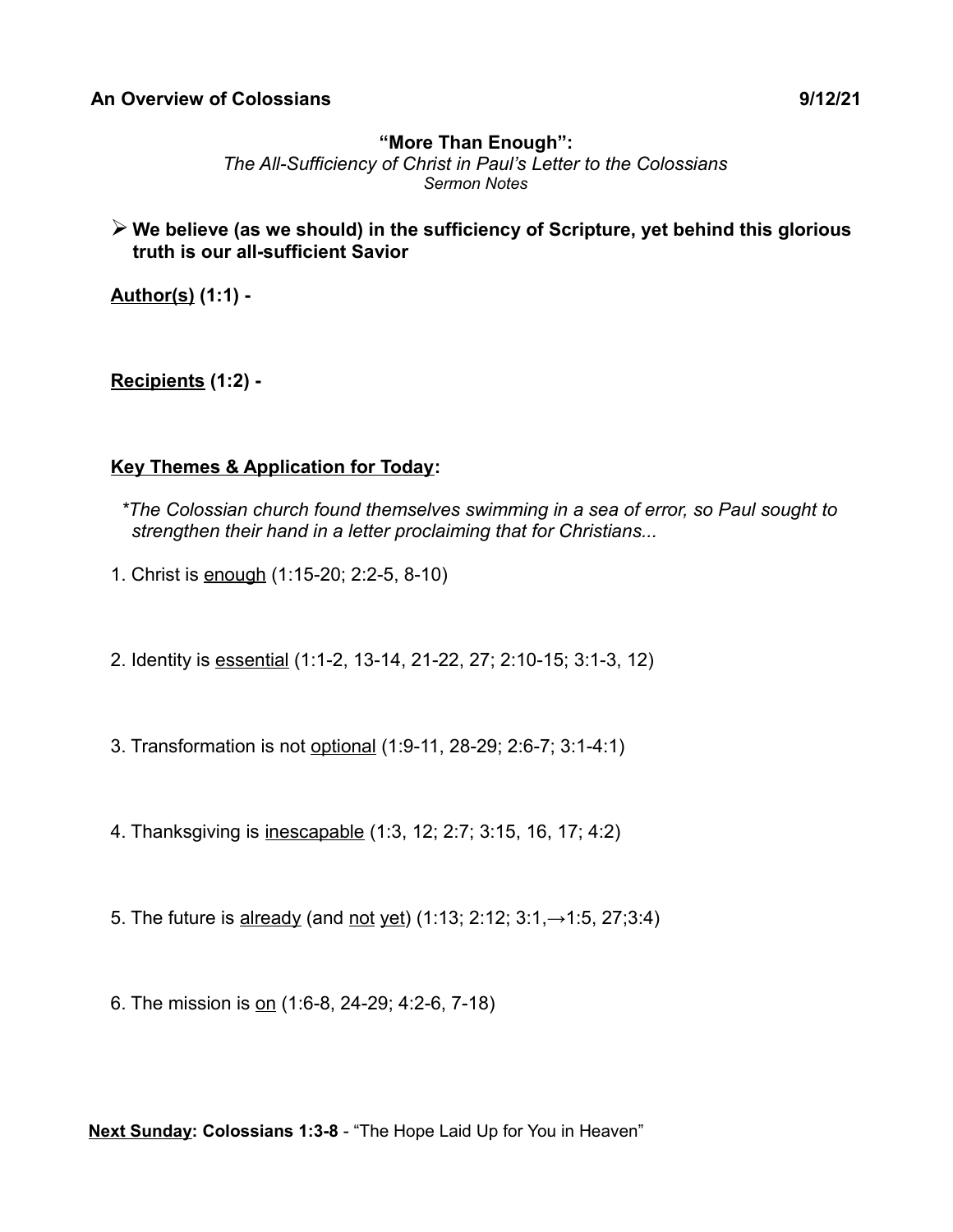### **Community Group Study Guide**

For the Week of September 12th - 18th

### **Getting Started**

1. What's your experience with Paul's letter to the Colossians? If you have some familiarity with it, what are one or two of your favorite truths contained in this epistle? Why are they so precious to you?

# **Digging Deeper**

2. Read straight through this letter aloud as a group. It's not lengthy (it shouldn't take longer than 15 minutes). As you go, make note of the key themes from Sunday's sermon, or keep your eyes peeled for themes you spot on your own. Feel free to share reading duties, and be sure to discuss your reflections together once you've finished.

## **Open Your Bible To Colossians 1:1-2...**

- 3. In verse 2, Paul refers to the recipients of this letter as "saints". In these brief chapters, he uses this word on four separate occasions (1:2, 1:4, 1:12, and 1:26 - some 40 times across all 13 of his letters...that's nearly half of all the occurrences of this word in the whole Bible). For Paul, a "saint" isn't a special class of Christian, but rather a term he used of all Christians. Interestingly, the word for "sinner" appears 68 times from Old to New Testament. Yet nearly 99% of the time, the word "sinner" appears as a synonym for "unbeliever"[1](#page-1-0) . Why do you think we tend to have these exactly backward in the evangelical church today? Put another way, why is it that we avoid using a relatively common Bible word for Christians ("saint") but seem to have little trouble using a word for ourselves that the Bible almost never uses to describe a believer ("sinner")?
- 4. During our series on prayer this past summer, knowing we might begin a study of Colossians this fall, we decided not to include Paul's prayer in 1:9-12. Though we hope to take a closer look at it in a few weeks, read through it once more in your group. What's Paul's central petition in this prayer of intercession? Do you tend to pray this way for other believers? Why or why not? Are there any parts of this prayer that aren't as typical of the way that you pray for other Christians? Which one(s)?
- 5. Sanctification is a significant theme in this epistle. In what ways do you see Paul's burden for ongoing growth in holiness for the church in Colossae? What sorts of specific sins does he call them to put to death? What sorts of specific character qualities does he call them to cultivate? What's one specific area of needed growth in your life in which the Lord is dealing with you at the present moment? How can your group be praying for you? How can you be praying for those in your group?
- 6. Obviously, one of the high-water marks of this letter is the doctrinal confession about

<span id="page-1-0"></span><sup>1</sup> The one clear exception being Paul's own present-tense use of the word "sinner" to refer to himself in 1 Timothy 1:15.